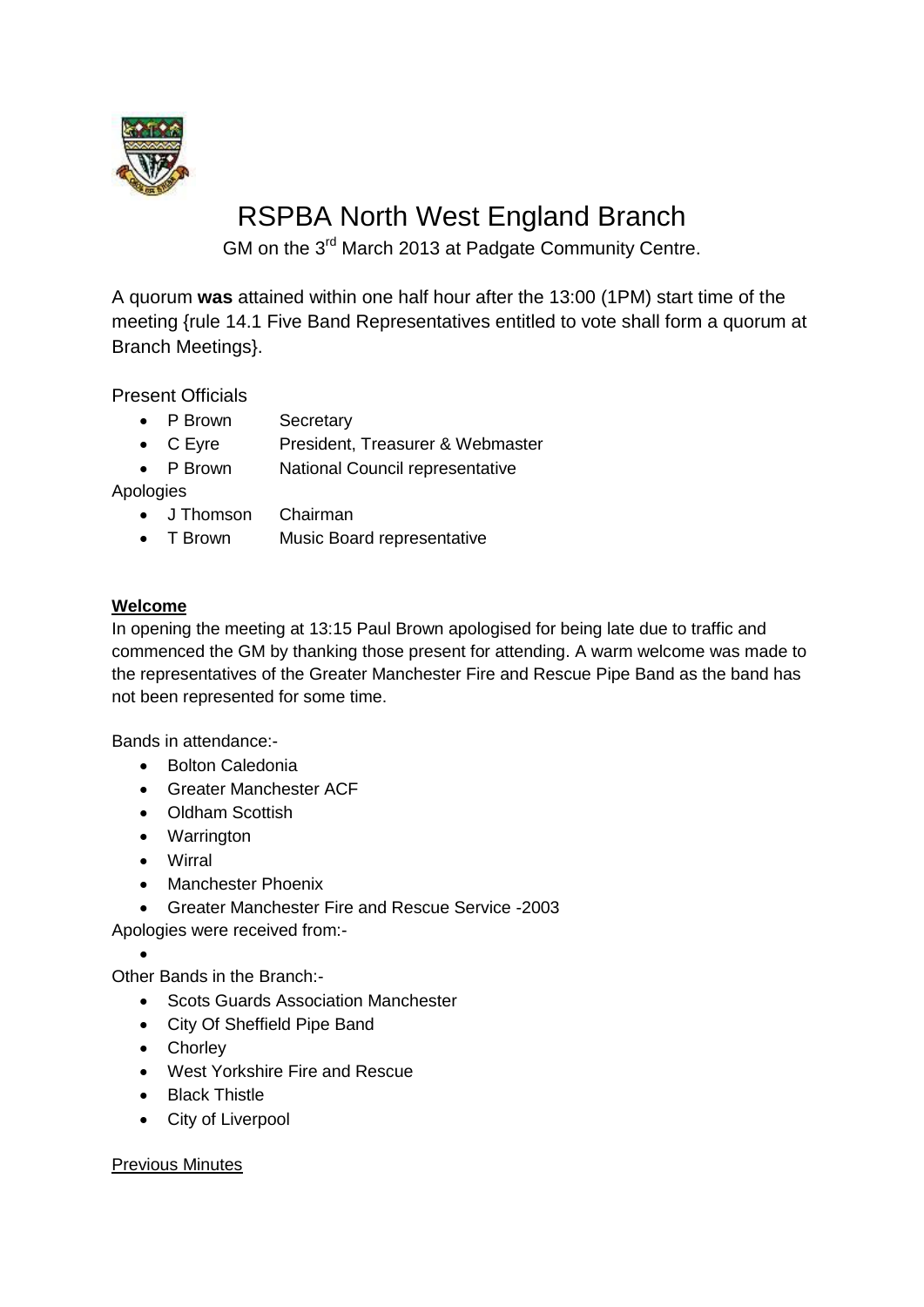The Minutes of the meeting of the GM of the 20<sup>th</sup> January 2013have been circulated to members.

No omissions or corrections were identified

The GM minutes were accepted. Proposed: Manchester Phoenix Second: Greater Manchester ACF Accepted: Unanimous

## Matters Arising

The solo piping and drumming competitions were a success. Many thanks to those involved. It was agreed that Chris in his role as Competition Secretary performs a sterling job and his input prior to an event is not recognised and should not be taken for granted. Paul Brown in recognition of this apologised for omitting his thanks to Chris in the results presentation on the drumming day.

We should perhaps consider making the events open competitions. This would give those in the branch an additional challenge, increase the income from entries and ensure we have entries that make a section viable to run. Branch placing could still be awarded within the open sections.

We must thank Oldham Scottish and the Greater Manchester ACF for their late entries on the drumming day that led to the event being a success.

It was felt we need to be consistent with the allocation of trophies, medals and certificates across the two days. Winners in some events received only a certificate where on the next day a winner received a certificate and a medal. In future we should present medals in all categories and avoid the use of certificates.

Chris was presented with two trophies by the Greater Manchester ACF and a further 10 trophies from Oldham Scottish.

The solo piping format could be reviewed to include revised sections, Strathspeys and Reels to provide a challenge and encourage participation. The drumming could end with a Drum Fanfare event where the whole drum core is involved (suggestion from the adjudicator David Brown). Please let us have your ideas so we can plan ahead for next year.

The Drumming workshop run by Adrian Hoy was also an enjoyable day. It did not get off to the best of starts, took 40 minutes to set up, organise the hall and the lap top to projector connection. It was not clear that pipers were required and would have aided in delivery of the content.

Each band had different expectations of the day. The pre requisites were vague, ability to read music, playing standard of individuals. A lot of information was made available, such as the beating needs to fit the pipe tune, dynamic aspects such as light and shade to emphasise the tunes rhythm, did not look at the whole drum core (piano and forte aspects).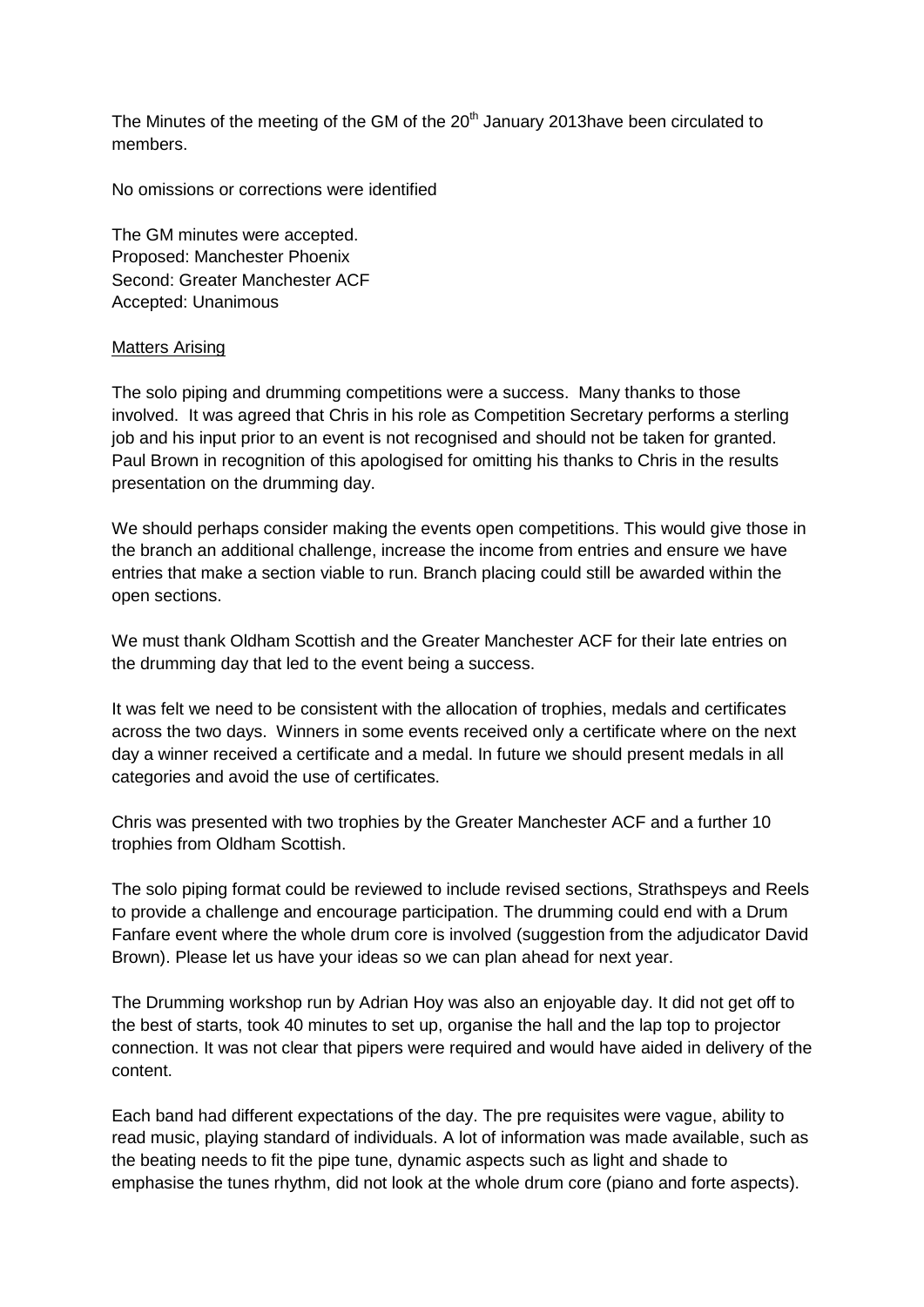Like the piping workshop it was felt to take this forward, was for the instruction to be given to individual bands. Costs could be shared between bands to make a day or weekend cost effective and make full use of the instructors availability.

## Treasurers Report

The branch funds are still in the black around the £2,137 mark.

This figure takes into account the Levy (+400) Map Workshop(-193), Drumming workshop (- 158), Solo Piping and Drumming (+119 and -138).

The entries for the trio competition are looking promising.

#### Music Board

Nothing further to report, let us keep pushing our education needs, the more notice we give the more likely we are to receive what we need.

Theresa is involved in the revision of the music for grade 4 that is available on the RSPBA web site. Once the corrections have been agreed the scores on the website will be updated.

Education discussed in matters arising.

#### Directors Report

All bands should have received their AGM Order Papers. The changes to the Standing Orders were discussed and no specific issues were identified.

- Recognising the Stewards and Compilers as a Standing Committee.
- Clarifying when a band can be asked to come forward to the line.
- Drum Major instruction by an adjudicator.
- Membership of the association by an Adjudicator

Remember your bands vote counts.

The focus is now on preparing for the outdoor season and ensuring the new venues and the two day worlds are a success.

# **2013 Branch Competitions.**

The indoor contests have been arranged, just need your entries to make these viable, entry forms and closing dates are available on the website. Late entries £5.00 per band surcharge.

1. Greater Manchester ACF are to host the Trio Piping at Halcombe Moor on the  $9<sup>th</sup>$  of March – judge Jim Wark.

Preparations are in hand, plenty of helpers available on the day. The number of entries is high so we may need to see if Jim can get a later train. Chris is picking Jim up from the station and the contest will start as soon as he arrives. Meals will be provided by the Greater Manchester ACF for the officials.

The draw for the event took place.